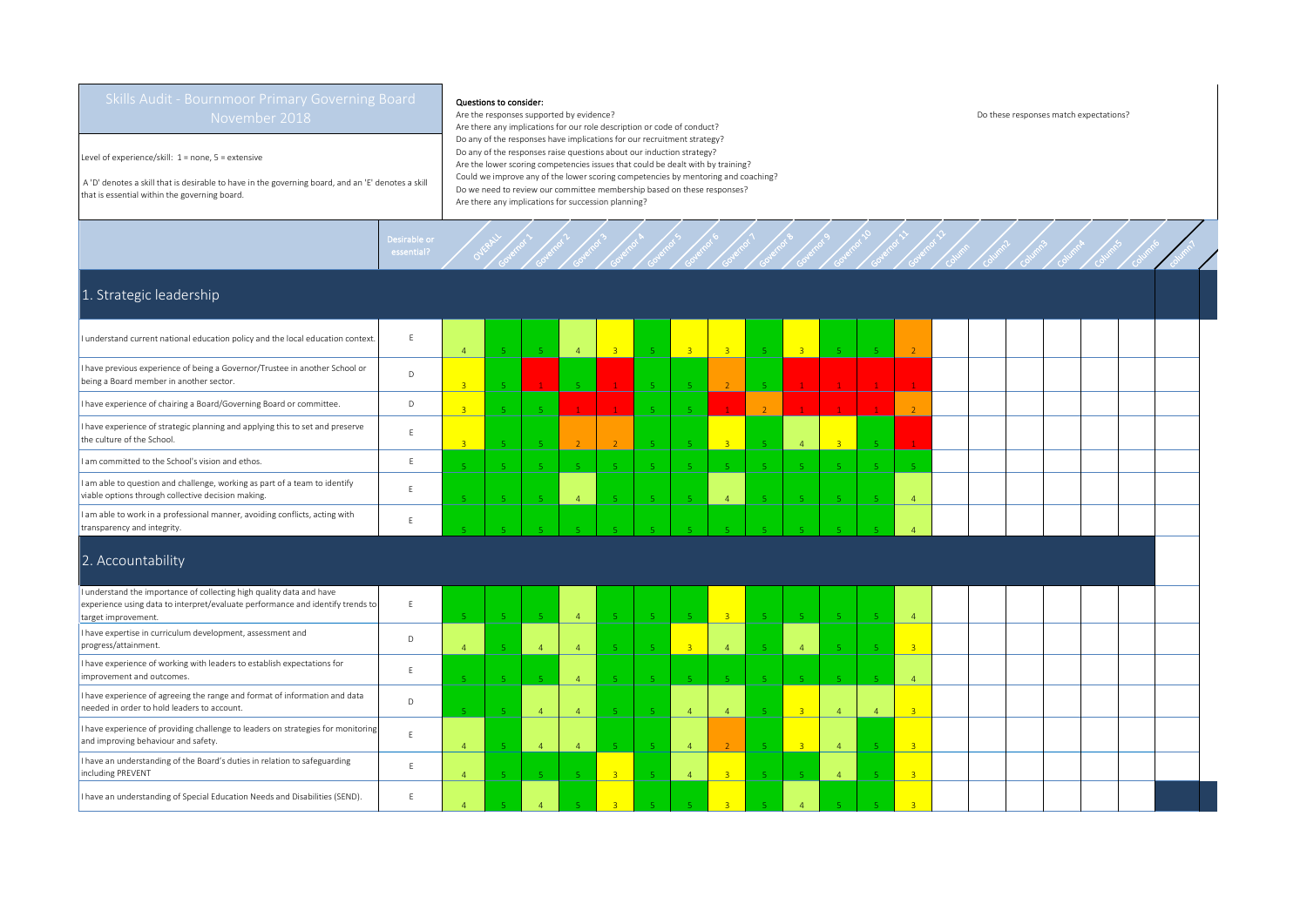| I have financial management experience including funding allocation/budget<br>monitoring and contributing to financial self-evaluation and efficiency drives.                                 | E           | $\overline{4}$ | $\overline{5}$          | -5.                     | -51                         |                |                             | $-5$           | $\mathcal{L}$            | $\mathbf{r}_i$ | $\overline{z}$ | $\overline{5}$ | $\overline{4}$ |                |  |  |  |  |
|-----------------------------------------------------------------------------------------------------------------------------------------------------------------------------------------------|-------------|----------------|-------------------------|-------------------------|-----------------------------|----------------|-----------------------------|----------------|--------------------------|----------------|----------------|----------------|----------------|----------------|--|--|--|--|
| I have experience of basing funding decisions on organisational priorities and<br>the ability to interpret financial data and question financial performance<br>against strategic priorities. | $\mathsf E$ | $\overline{a}$ | $\sqrt{5}$              |                         | 3 <sup>°</sup>              | $\overline{3}$ |                             |                |                          | $\overline{3}$ | $\overline{3}$ | $\overline{5}$ | $\overline{4}$ |                |  |  |  |  |
| I have experience of procurement/purchasing.                                                                                                                                                  | $\mathsf D$ | $\overline{R}$ | $\overline{5}$          | $\overline{3}$          |                             | $\overline{4}$ |                             | $\overline{5}$ |                          | $\overline{z}$ | $\overline{4}$ | $\overline{4}$ | $\overline{3}$ |                |  |  |  |  |
| I have experience of property and premises management.                                                                                                                                        | D           |                | 5                       | $\overline{4}$          |                             |                |                             | $\overline{3}$ |                          |                | $\overline{4}$ |                | $\overline{3}$ |                |  |  |  |  |
| I have experience of HR policy and processes, including employment<br>legislation, recruitment, performance management and pay.                                                               | E           | $\overline{4}$ | $5^{\circ}$             | -5.                     | $\overline{4}$              |                | $\mathbf{r}_\mathrm{c}$     | -51            | $\overline{4}$           | $\overline{z}$ | -5             | $\overline{3}$ | $\overline{3}$ | $\mathbf{1}$   |  |  |  |  |
| I have experience of school sector HR policy and processes.                                                                                                                                   | $\mathsf D$ | $\overline{3}$ | $\mathsf S$             | $\overline{5}$          | $\overline{4}$              |                | $\overline{4}$              | $\overline{4}$ | $\overline{4}$           | $\overline{2}$ | 3 <sup>°</sup> | $\overline{2}$ |                |                |  |  |  |  |
| I have experience of change management (overseeing a merger or an<br>organisational restructure).                                                                                             | D           | $\overline{a}$ | 5 <sub>1</sub>          | $\overline{4}$          |                             | $\overline{R}$ |                             |                | $\overline{4}$           | $\overline{3}$ |                | $\overline{3}$ |                |                |  |  |  |  |
| I have experience of preparing for and responding to external oversight e.g.<br>external audit.                                                                                               | $\mathsf D$ | $\overline{4}$ | $\mathbf{r}_\mathrm{c}$ |                         | $\overline{2}$              | $\overline{4}$ |                             | $\mathbb{R}$   |                          |                |                | $\overline{5}$ |                | $\overline{2}$ |  |  |  |  |
| I have experience of inspection and oversight in the school sector e.g. Ofsted.                                                                                                               | D           |                |                         |                         |                             |                |                             |                |                          |                |                |                |                |                |  |  |  |  |
| 3. People                                                                                                                                                                                     |             |                |                         |                         |                             |                |                             |                |                          |                |                |                |                |                |  |  |  |  |
| am committeed to the role of Governor/Trustee, demonstrated by good<br>attendance (at meetings, monitoring visits and training)                                                               | E           |                | 5 <sub>1</sub>          | -5                      | $\sqrt{5}$                  | -5             | $\overline{5}$              | $\overline{4}$ | 5 <sub>o</sub>           | $\overline{5}$ | $\sqrt{5}$     | $\,$ 5 $\,$    |                | 5 <sub>1</sub> |  |  |  |  |
| I am willing to devote time, enthusiasm and effort to the duties of and<br>responsibilities of a Governor/Trustee.                                                                            | $\mathsf E$ |                | -5                      | -5                      | $-5$                        | -5.            |                             | $\overline{4}$ | -5                       | $\overline{4}$ | -5             | $\sqrt{5}$     |                | -5             |  |  |  |  |
| am committed to my own professional development as a Governor/Trustee<br>and understand the impact professional development has on my role.                                                   | E           |                | $\overline{5}$          | -5                      | -51                         |                |                             | -51            |                          | $\overline{4}$ |                | $\sqrt{5}$     |                | 5              |  |  |  |  |
| I am a good communicator and committed to building strong collaborative<br>relationships.                                                                                                     | $\mathsf E$ |                | $\mathbf{r}_i$          | $\mathbf{E}$            | $\overline{4}$              |                |                             | $\overline{4}$ |                          | $\overline{A}$ |                | -5.            |                |                |  |  |  |  |
| understand the need for and am committed to upholding the<br>Governors/Trustees Code of Conduct.                                                                                              | $\mathsf E$ |                | $\mathbf{r}_i$          |                         | -5.                         |                |                             | - 5            | $\overline{\phantom{a}}$ | $\overline{5}$ |                | -5             |                | $\mathbb{R}^+$ |  |  |  |  |
| I am able to discuss sensitive issues.                                                                                                                                                        | E           |                | $\mathbf{r}_i$          | $\overline{\mathbf{5}}$ | $-5$                        |                |                             | -51            | $\overline{\mathbf{5}}$  | -5             | -5             | $\overline{5}$ |                | $\overline{4}$ |  |  |  |  |
| I am able to demonstrate a commitment to ethical behaviour and values,<br>honesty, independence of thought and sound judgement.                                                               | E           |                | $\mathbf{r}_i$          |                         | $\mathcal{L}_{\mathcal{A}}$ |                |                             |                |                          |                |                | $\sqrt{5}$     |                |                |  |  |  |  |
| I am committed to equal opportunities and the promotion of diversity.                                                                                                                         | E           |                | $5^{\circ}$             | -5                      | $\sqrt{5}$                  | $\sqrt{5}$     |                             | $\sqrt{5}$     | -5                       | -5             | $\overline{5}$ | $\sqrt{5}$     |                | $\sqrt{5}$     |  |  |  |  |
| I am willing to reflect, listen and learn from views of others and accept<br>impartial advice.                                                                                                | $\mathsf E$ |                |                         |                         |                             |                |                             |                |                          |                |                |                |                |                |  |  |  |  |
| 4. Structures                                                                                                                                                                                 |             |                |                         |                         |                             |                |                             |                |                          |                |                |                |                |                |  |  |  |  |
| I am familiar with the strategic nature of the Board's responsibilities and how<br>this differs from and works with others including senior leaders.                                          | E           | $\overline{4}$ | -51                     | -5.                     | -51                         | $\overline{3}$ | $\mathcal{L}_{\mathcal{A}}$ | $-4$           | $\overline{4}$           | $\overline{4}$ | $\overline{4}$ | $\overline{4}$ | $\overline{4}$ | $\overline{3}$ |  |  |  |  |
| I have experience of reviewing governance structures.                                                                                                                                         | D           | $\overline{a}$ | $\mathbf{r}_i$          | $\mathbf{r}_i$          | $\overline{3}$              |                |                             |                | $\overline{3}$           | $\overline{4}$ | $\overline{2}$ | $\overline{3}$ | $\overline{3}$ | $\mathbf{1}$   |  |  |  |  |